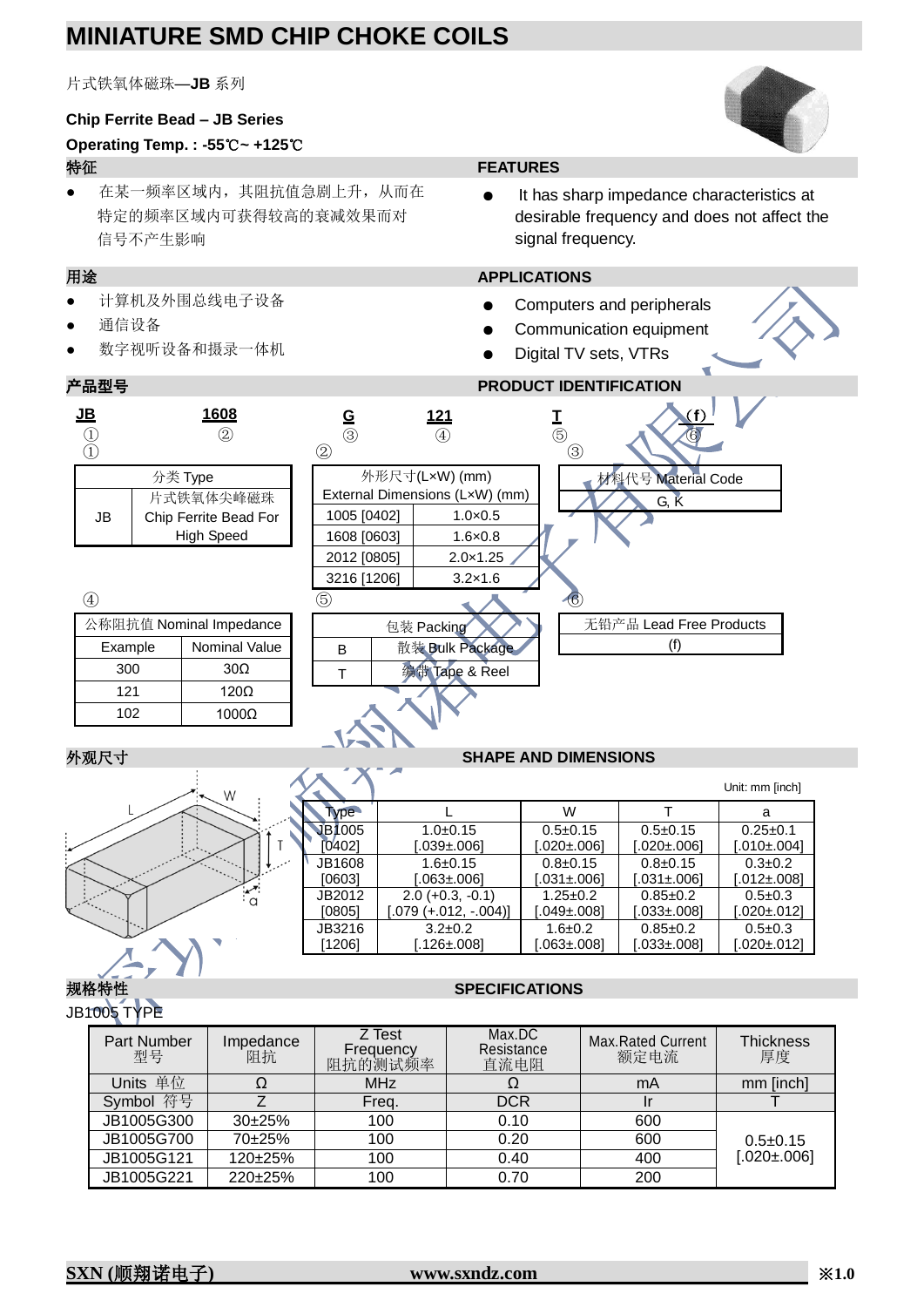# **MINIATURE SMD CHIP CHOKE COILS**

### JB1005 TYPE

| <b>Part Number</b><br>型号 | Impedance<br>阻抗 | Z Test<br>Frequency<br>阻抗的测试频率 | Max.DC<br>Resistance<br>直流电阻 | <b>Max.Rated Current</b><br>额定电流 | Thickness<br>厚度   |
|--------------------------|-----------------|--------------------------------|------------------------------|----------------------------------|-------------------|
| Units 单位                 |                 | <b>MHz</b>                     |                              | mA                               | mm [inch]         |
| Symbol 符号                |                 | Freq.                          | <b>DCR</b>                   |                                  |                   |
| JB1005K121               | 120±25%         | 100                            | 0.40                         | 400                              |                   |
| JB1005K221               | 220±25%         | 100                            | 0.70                         | 200                              |                   |
| JB1005K301               | 300±25%         | 100                            | 0.80                         | 200                              | $0.5 + 0.15$      |
| JB1005K421               | 420±25%         | 100                            | 1.00                         | 100                              | $[.020 \pm .006]$ |
| JB1005K601               | 600±25%         | 100                            | 1.10                         | 100                              |                   |
| JB1005K102               | 1000±25%        | 100                            | 1.20                         | 100                              |                   |

### JB1608 TYPE

| – יי ט <b>טט</b><br>$\sim$ |                 |                                |                              |                                  |                                   |  |
|----------------------------|-----------------|--------------------------------|------------------------------|----------------------------------|-----------------------------------|--|
| Part Number<br>型号          | Impedance<br>阻抗 | Z Test<br>Frequency<br>阻抗的测试频率 | Max.DC<br>Resistance<br>直流电阻 | <b>Max.Rated Current</b><br>额定电流 | <b>Thickness</b><br>厚度            |  |
| Units 单位                   | Ω               | <b>MHz</b>                     | Ω                            | mA                               | mm [inch]                         |  |
| Symbol 符号                  | Z               | Freq.                          | <b>DCR</b>                   | <u>Ir</u>                        |                                   |  |
| JB1608G220                 | $22 + 25%$      | 100                            | 0.15                         | 800                              |                                   |  |
| JB1608G600                 | 60±25%          | 100                            | 0.20                         | 600                              |                                   |  |
| JB1608G121                 | 120±25%         | 100                            | 0.30                         | 600                              |                                   |  |
| JB1608G221                 | 220±25%         | 100                            | 0.50                         | 500                              |                                   |  |
| JB1608G331                 | 330±25%         | 100                            | 0.50                         | 500                              |                                   |  |
| JB1608G471                 | 470±25%         | 100                            | 0.60                         | 400                              |                                   |  |
| JB1608G601                 | 600±25%         | 100                            | 1.00                         | 200                              |                                   |  |
| JB1608G102                 | 1000±25%        | 100                            | 1.20                         | 150                              |                                   |  |
| JB1608K121                 | 120±25%         | 100                            | 0.30                         | 600                              | $0.8 + 0.15$<br>$[.031 \pm .006]$ |  |
| JB1608K221                 | 220±25%         | 100                            | 0.45                         | 500                              |                                   |  |
| JB1608K331                 | $330+25%$       | 100                            | 0.50                         | 500                              |                                   |  |
| JB1608K471                 | 470±25%         | 100                            | 0,55                         | 400                              |                                   |  |
| JB1608K601                 | $600+25%$       | 100<br>$\overline{a}$          | 0.60                         | 200                              |                                   |  |
| JB1608K102                 | 1000±25%        | 100                            | 0.80                         | 200                              |                                   |  |
| JB1608K152                 | 1500±25%        | 100                            | 0.80                         | 200                              |                                   |  |
| JB1608K202                 | 2000±25%        | 100                            | 1.00                         | 200                              |                                   |  |
| JB1608K252                 | 2500±25%        | 100                            | 1.20                         | 200                              |                                   |  |

### JB2012 TYPE

k.

| Part Number<br>型号 | Impedance<br>阻抗 | Z Test<br>Frequency<br>阻抗的测试频率 | Max.DC<br>Resistance<br>直流电阻 | <b>Max.Rated Current</b><br>额定电流 | <b>Thickness</b><br>厚度 |
|-------------------|-----------------|--------------------------------|------------------------------|----------------------------------|------------------------|
| Units 单位          | Ω               | <b>MHz</b>                     | Ω                            | mA                               | mm [inch]              |
| Symbol 符号         | Z               | Freq.                          | <b>DCR</b>                   | <b>Ir</b>                        |                        |
| JB2012G300        | $30 + 25%$      | 100                            | 0.10                         | 1000                             |                        |
| JB2012G600        | 60±25%          | 100                            | 0.10                         | 800                              |                        |
| JB2012G121        | 120±25%         | 100                            | 0.25                         | 600                              |                        |
| JB2012G221        | 220±25%         | 100                            | 0.30                         | 600                              |                        |
| JB2012G301        | 300±25%         | 100                            | 0.40                         | 600                              |                        |
| JB2012G421        | $420 \pm 25\%$  | 100                            | 0.40                         | 600                              |                        |
| JB2012G601        | $600+25%$       | 100                            | 0.45                         | 600                              |                        |
| JB2012G102        | 1000±25%        | 100                            | 0.50                         | 500                              |                        |
| JB2012K121        | 120±25%         | 100                            | 0.20                         | 600                              | $0.85 + 0.2$           |
| JB2012K221        | 220±25%         | 100                            | 0.25                         | 600                              | $[.033 \pm 0.08]$      |
| JB2012K301        | 300±25%         | 100                            | 0.30                         | 600                              |                        |
| JB2012K421        | 420±25%         | 100                            | 0.30                         | 600                              |                        |
| JB2012K601        | 600±25%         | 100                            | 0.35                         | 600                              |                        |
| JB2012K102        | 1000±25%        | 100                            | 0.40                         | 500                              |                        |
| JB2012K152        | 1500±25%        | 100                            | 0.45                         | 200                              |                        |
| JB2012K222        | 2200±25%        | 100                            | 0.60                         | 200                              |                        |
| JB2012K252        | 2500±25%        | 100                            | 0.70                         | 200                              |                        |
| JB2012K272        | 2700±25%        | 100                            | 0.80                         | 200                              |                        |

╱┏